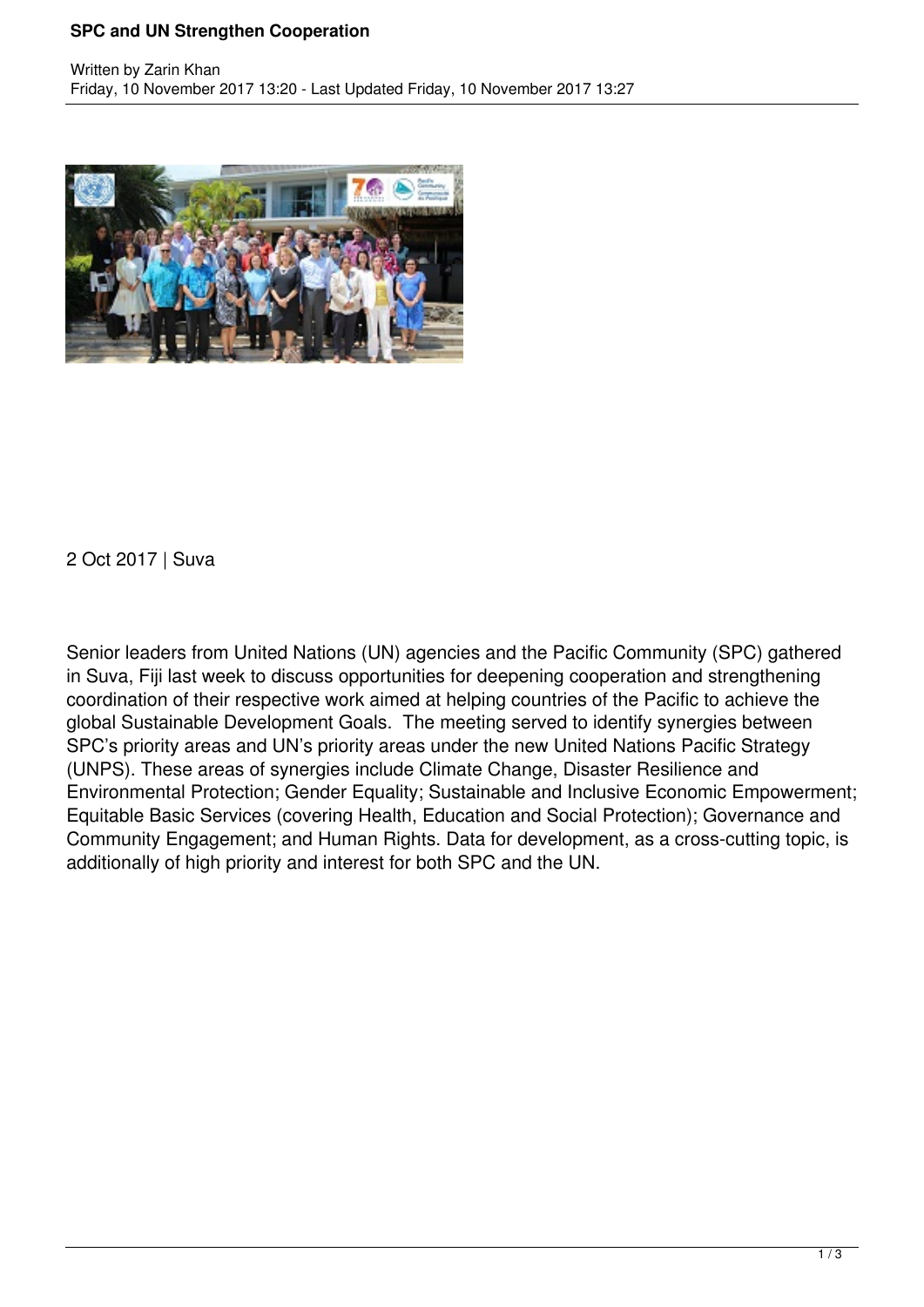## **SPC and UN Strengthen Cooperation**

During the half-day meeting, senior leaders discussed a wide range of development actions currently underway across the region and highlighted potential areas for increased collaboration. There was strong agreement that over the need for a coordinated and integrated approach that harnesses the expertise and comparative advantage of both UN and SPC for greater impact and cost-effectiveness.

SPC's Deputy Director-General, Dr. Audrey Aumua, stressed the importance of collaboration and information exchange between SPC and the UN, saying: "We are working, first and foremost, to support the development priorities of Pacific nations and territories. Within this room are the skills and experience to help bring transformational and positive change. By working in a complimentary way, we can jointly accelerate that change."

SPC and the UN agencies are committed to institutionalizing this strategic dialogue on an annual basis as well as following up to establish practical arrangements for regular information-sharing and elaboration of joint UN-SPC initiatives.

Recognizing the long-standing history of successful cooperation on a variety of activities, UN and SPC agreed that a more regular structured exchange as well as joint visibility efforts of the partnership would serve both organizations in projecting integration and coherence vis-à-vis countries, donors, and other development partners.

UN Resident Coordinator, Ms. Osnat Lubrani noted that this high-level consultation furthers an already genuine and durable partnership between the UN and SPC. She added: "This strategic review of the UN-SPC partnership is particularly timely as the UN prepares for launch of its new Pacific Strategy in 2018, ensuring that cooperation with SPC is strongly built in at the outset of its implementation".

For more information, please visit: www.spc.int and contact haticea@spc.int